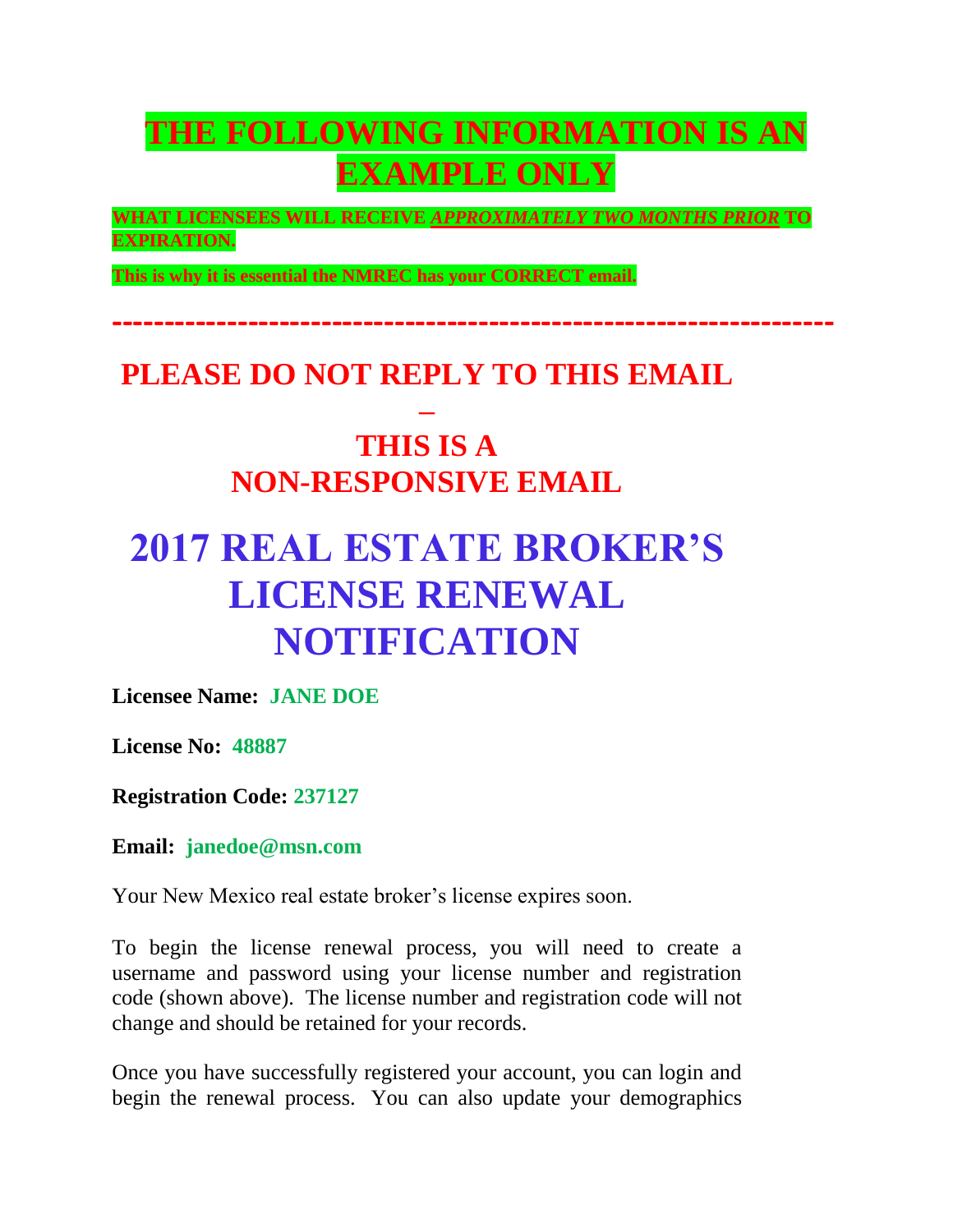(address, phone number, email, etc.) at any time by entering your user name and password.

However, you cannot change your trade name, business address or other business information on-line and you cannot transfer your license to another brokerage on-line. The Trade Name Registration form and the License Transfer application form will still be required for these purposes.

Below are step-by-step instructions to help you with the renewal process.

*You must submit evidence of Continuing Education, finger printing and proof of current Errors & Omissions (E&O) insurance.*

#### **THE COMMISSION WILL NOT PROCESS A RENEWAL WITHOUT THE REQUIRED DOCUMENTATION**.

**Documentation can emailed to:** Nmrec.ceu@state.nm.us

**~~Continuing Education requirements for renewal have changed~~**

You will need 36 hours of continuing education courses every three years:

• 1 - 4 hour Core course for each year of your renewal cycle for a total of 12 hours

- 1 4 hour Core Elective course every three years
	- 1 4 hour Ethics course every three years
	- 16 additional hours of Commission approved courses

For more information on Continuing Education please click on:

http:///www.rld.state.nm.us/boards/Real\_Estate\_Commission\_Requirements\_and Continuing\_Education.aspxx.

#### **QUESTIONS REGARDING YOUR RENEWAL CAN BE SENT TO: nmrec.ceu@state.nm.us**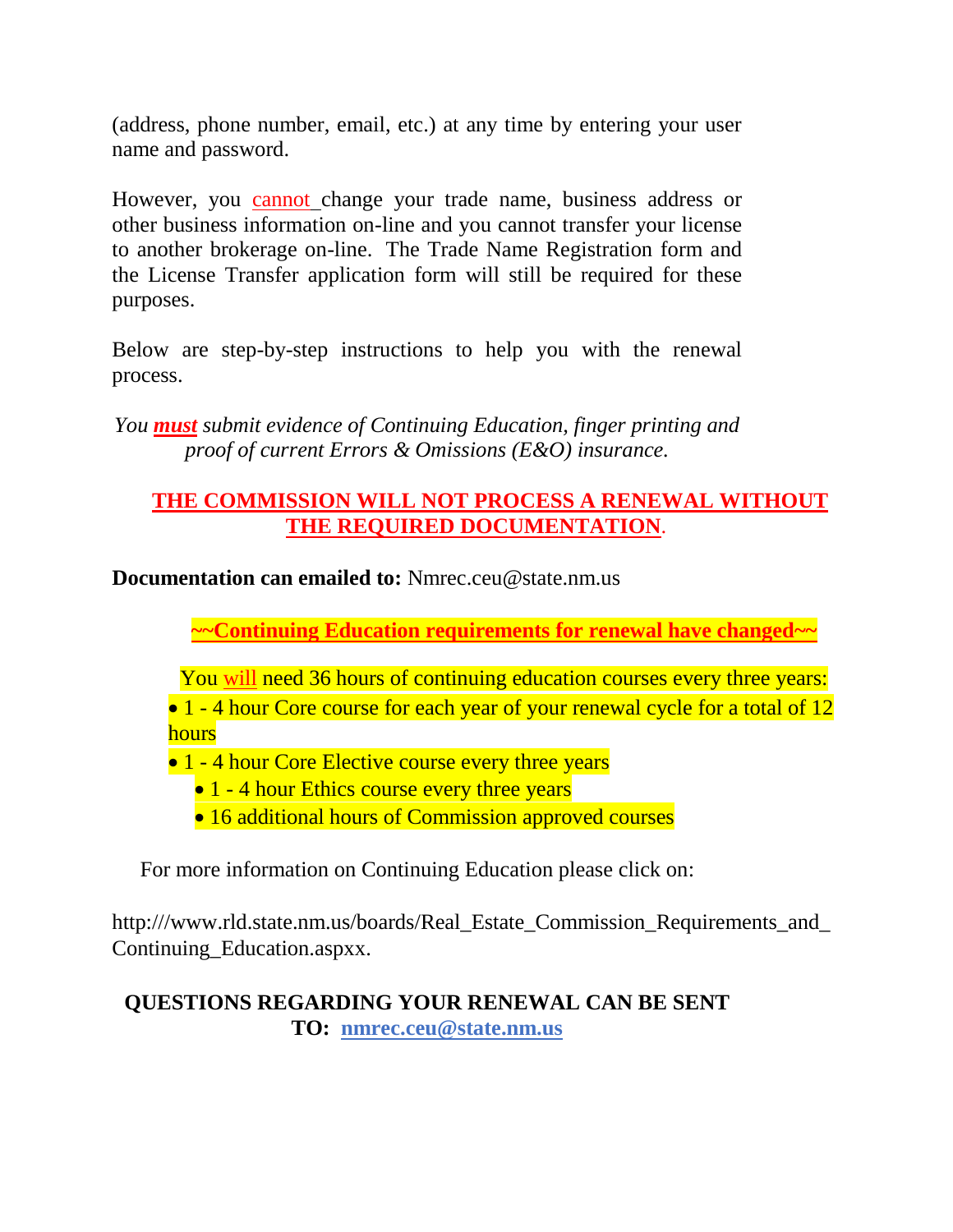### **Please click link to begin the online process:**

https:///mylicense.rld.state.nm.us/Login.aspxx

*If you have any questions regarding the renewal process or do not receive your license 15 days after renewing online, please call the Commission office at 505-222-9820 or send an email to*  **nmrec.ceu@state.nm.us**.

## **ONLINE LICENSE RENEWAL INSTRUCTIONS**

#### **First Step: Search for Existing Records Screen**

 If you already you have your User ID and Password, click **"Login Page"** under Menu on the top left side of the page.

| Menu                |  |
|---------------------|--|
| Login Page          |  |
| Register a Facility |  |

Enter your User ID and Password and click **"Login"**. Skip down to **Licensing Home Page Screen** below for further instructions.

 If you do not have a User ID and Password you will need to register. Please make sure you have your license number and registration code. The registration code can be found in the e-mail or postcard you received from the Commission office**. Please Note: The registration code never changes. It is just as permanent as your license number, so keep it for your records.** Enter your License Number and Registration Code (these entries are case sensitive) at the bottom of the screen, then click **"Search"**.

| License Number:           |  |
|---------------------------|--|
| <b>Registration Code:</b> |  |

Your Licensing Information will appear. Continue to create your User ID and Password and click **"Register"**.

(*If the Licensing Information appears blank, or if you receive a message that there are no licenses to renew check with the Commission office)*

 **Licensing Home Page Screen** – Click **"Renew License"** under Menu on the top left side of the page.